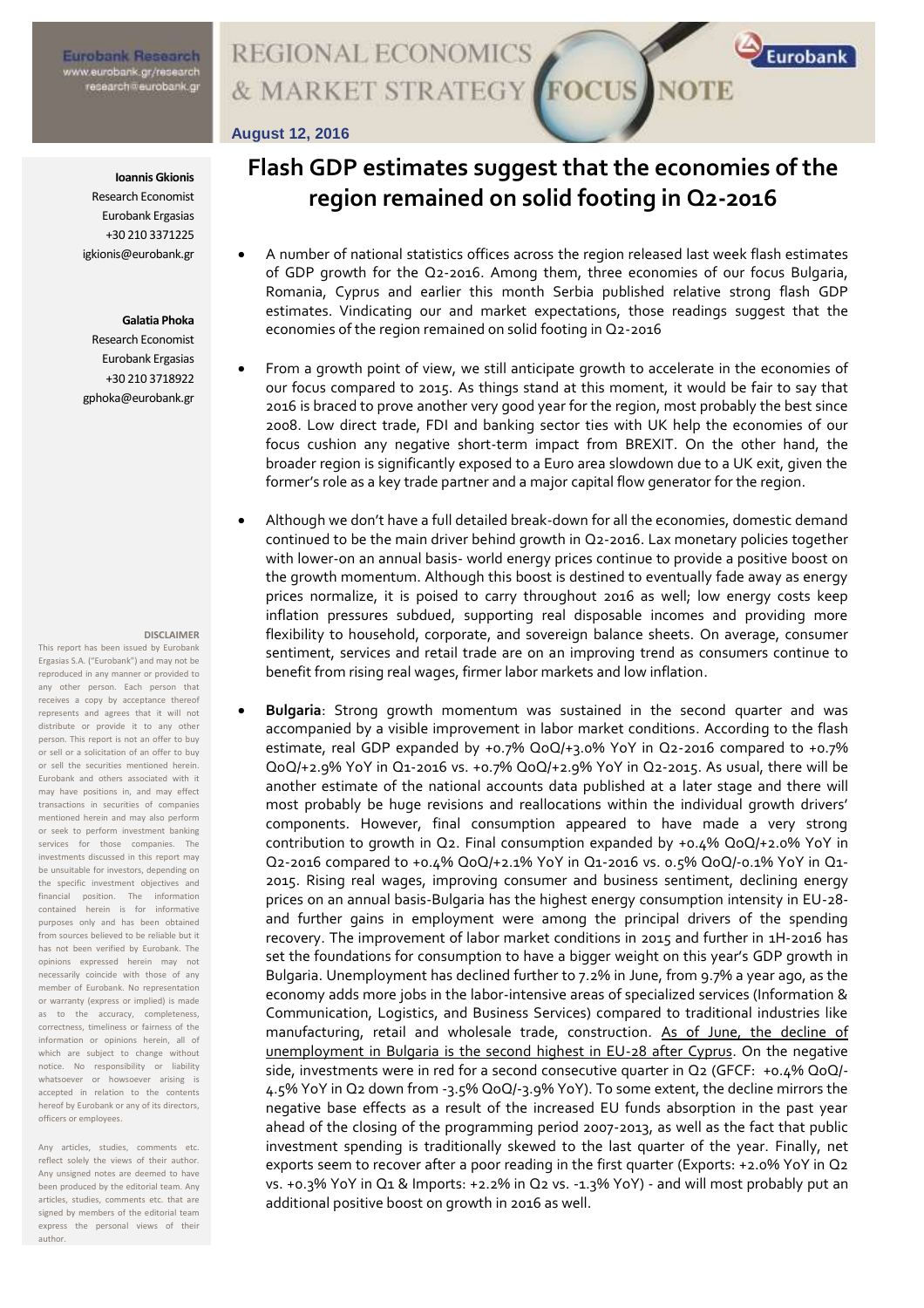REGIONAL ECONOMICS & MARKET STRATEGY



### **August 12, 2016**

- **Cyprus:** The real economy continued to surprise positively in Q2. The flash estimate of the second quarter- the sixth consecutive positive on both quarterly and an annual basis after a three year recession- proves that the economy is finally out of the woods. On a seasonally adjusted basis, growth expanded by +0.7% QoQ/+2.7% YoY in Q2-2016compared to +1.0% QoQ/+2.7%YoY in Q1-2016 vs. +0.8% QoQ/+1.2% YoY in Q2-2015. Although the components of growth have not been known yet, it is highly likely that the consumption rebound has continued in Q2-2016. The consumption rebound is driven by the strong sentiment improvement mirroring the lasting progress within the economic adjustment program, a flourishing tourism sector (+21.2% YoY in tourist arrivals in 1H-2016), lower energy prices on an annual basis, lower unemployment (11.7% in June, the highest decline in EU-28 in the past twelve months), agents' expectations of further fiscal relaxation and a rise in real incomes. Despite BREXIT woes, the Economic Sentiment Index (ESI) stood in June near the new post-Lehman high in April. Cyprus has become the third country after Portugal and Ireland to have made a clean exit from the economic adjustment program in March 2016. After a three year recession in 2012-2014 and a cumulative drop of 10.5% of GDP, the economy expanded by +1.6% YoY in 2015 and is expected to further gain momentum to +2.5% YoY in 2016 above the most recent EU Commission Spring forecast of +1.7%. Still, after the parliamentary elections of May, a handful of unfinished structural reforms need to progress in the areas of privatizations, public and health sectors, while addressing the challenges of a still high NPLs stock. The banking system-wide NPEs ratio- a more conservative asset quality EBA methodology, which inflates NPLs numbers by including restructured loans for a probation period of at least 12 months-edged up to 49.7% in May 2016, up from 45.8% in December 2015, compared to 47.8% in December 2014.
- **Romania:** The second quarter flash GDP estimate was the positive surprise of the region, taking analysts by surprise. According to the release, real GDP on an unadjusted basis jumped to +6.0% YoY in Q2-2016 vs. +4.3% in Q1-2016 and +3.4% in Q2-2015. In seasonally adjusted terms, growth jumped to +1.5% QoQ/+5.9% YoY in Q2-2016 –above analyst call for +0.3% QoQ/+4.1% YoY-compared to +1.5% QoQ/+4.2% YoY, up from -0.1% QoQ/+3.7% YoY in Q2-2015. Although the components are yet to be known, it is high likely that growth has been primarily private consumptiondriven. Despite the political fall-out, Romania stood out of the pack for a second consecutive year in 2015, and is expected to be a regional outperformer in 2016 as well. Growth dynamics are driven by a private consumption spending boom, fuelled by the unwarranted pro-cyclical fiscal stimulus ahead of the parliamentary elections scheduled for late 2016. Hence, the economy is driven close to, if not above, its potential growth rate at the expense of pushing government finances off consolidation track and deteriorating the external position. The current account deterioration is one of those warning signs that macroeconomic imbalances are reemerging as a result of the expansionary policy. The current account deficit jumped to 1.6% of GDP in January-May 2016 compared to a balanced position in the same period a year ago.
- **Serbia:** Real GDP growth decelerated to +1.8% YoY in Q2-2016 down from +3.5% YoY in Q1-2015. Nevertheless, the reading is still considered good news because it is compared with an expansion of +1.0%YoY over the same period of 2015, a -2.0%YoY contraction in Q1 2015 and growth of 0.8%YoY for the FY2015. Reflecting the ongoing improvement in domestic economic activity after the 2014 floods, it marks the fifth consecutive quarter of positive annual growth rates. The breakdown of the data and the QoQ print are not yet available and are scheduled for release on August 31. That said, last year's positive trends seem to have continued into 1H-2016, with the recovery likely to have been driven by investments and exports. Looking ahead, real GDP growth is expected to accelerate to around 2.5% this year according to the most recent IMF forecast. Investments are anticipated to continue leading the recovery in view of improving business climate and higher public capital expenditure. Lower primary commodities prices – compared to last year - are also likely to continue favoring gross fixed capital formation as well as private spending. Cheaper debt servicing costs and subdued inflation pressures will also likely provide an additional lift to disposable income. Growth in private consumption is expected to return to positive annual rates as the impact of fiscal consolidation gradually wanes and private sector employment recovers. On the other hand, the net exports' contribution will likely become more neutral as the recovery in domestic demand backs a concomitant growth in imports. Most recent macroeconomic data suggest that the economy remains in good shape despite some slowing. Industrial production has slowed down considerably in May - to 0.9%YoY down from double digit rates in previous months - but mostly as a consequence of low base effects in mining and energy production. Manufacturing, a larger contributor and a better gauge of business development, was up by 2.9%YoY in May and very solid (+6.7%YoY) for the 5M period.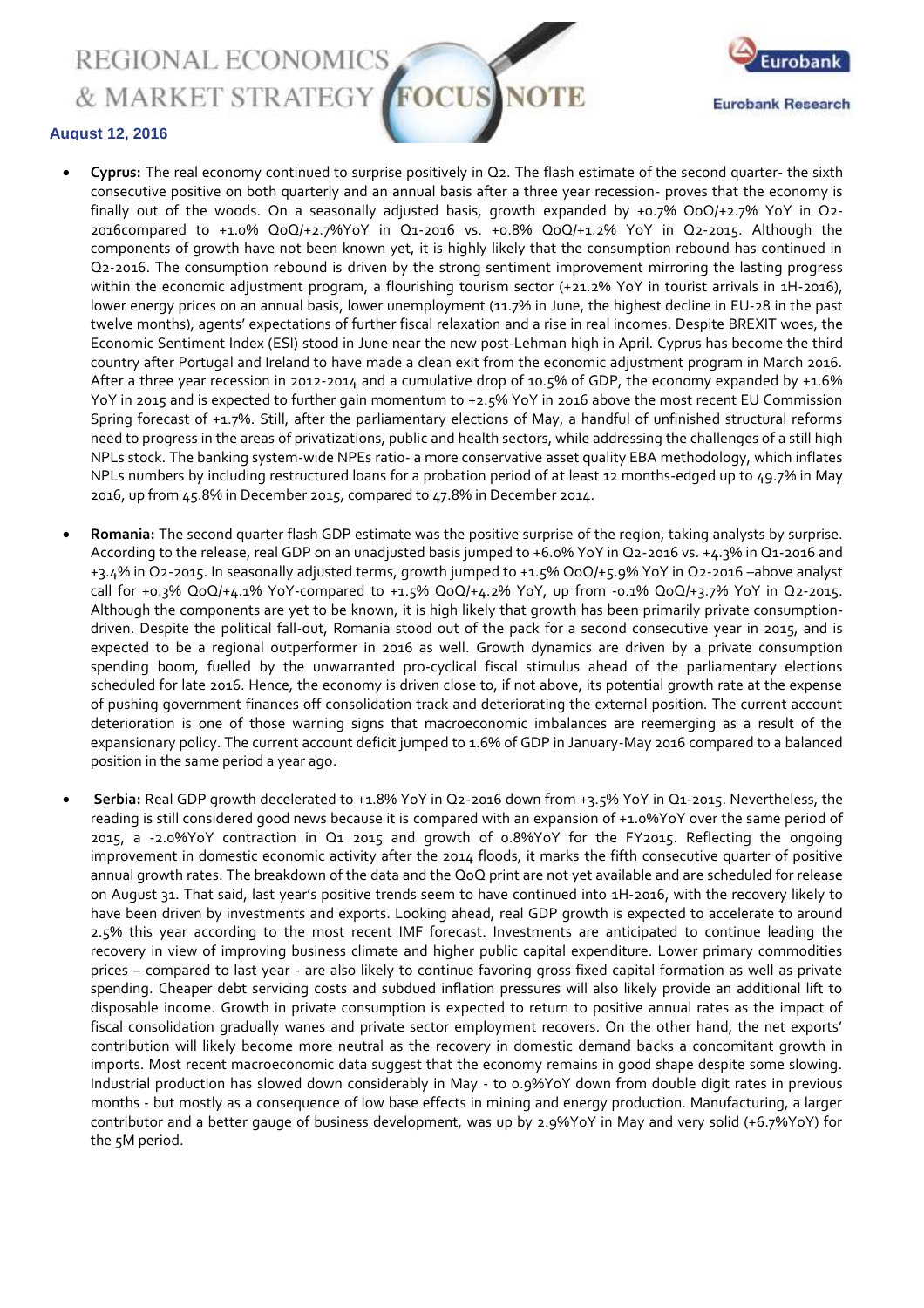



### **August 12, 2016**



Source: National Statistics, Eurobank Research





Source: European Commission, Eurobank Research